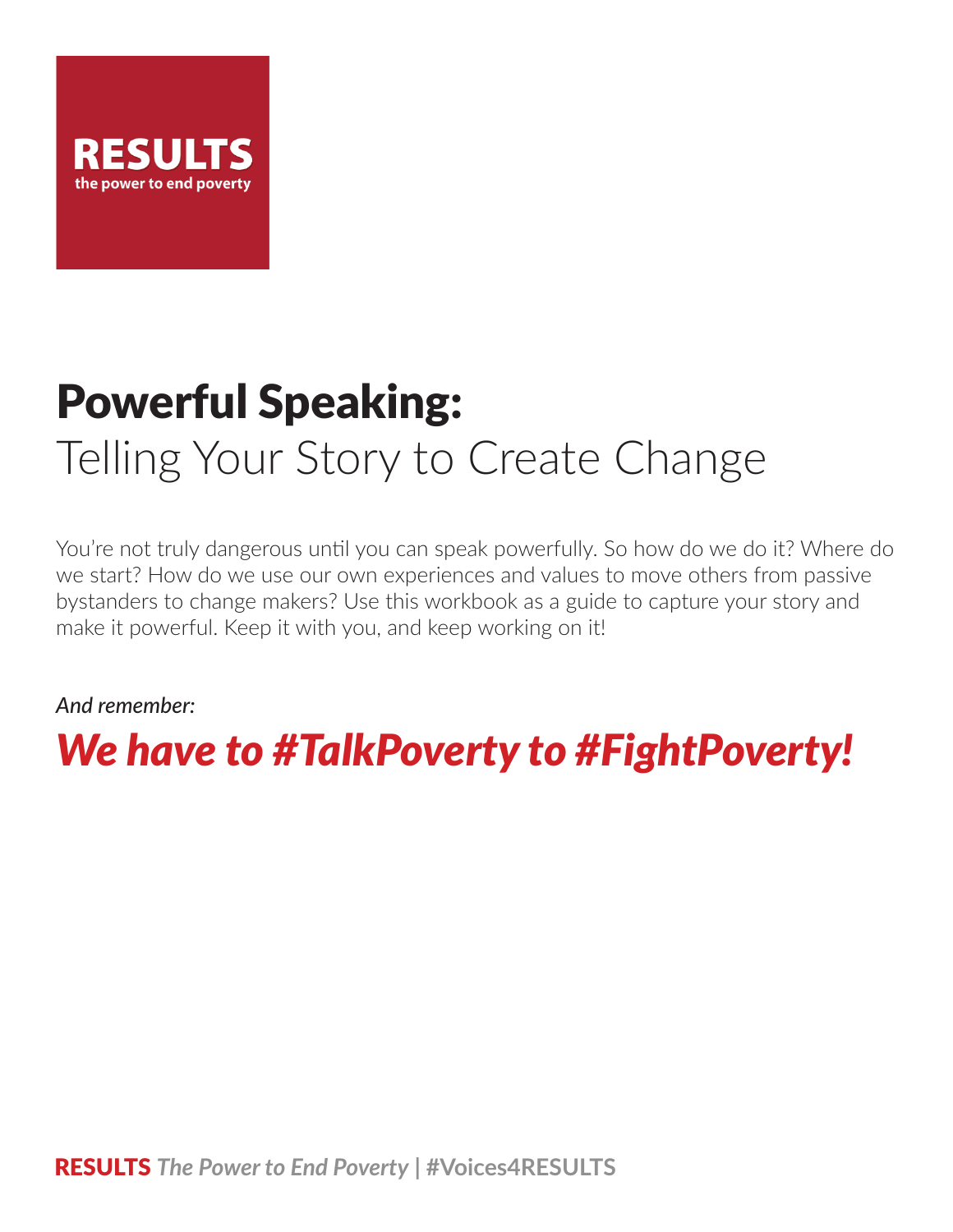## Who Do You Want to Be in the World?

**Let's start with you - your story should shine a light on who you are, what you value, why you're here. Think for a minute about who you really want to be in the world.** 

**How would you want someone to describe you? How do you want to be remembered?**

**Write down 3 (or more) adjectives to describe yourself** (*passionate, caring, driven, etc.*)

**Write down 2 issues you care about** (*poverty, education, etc.*)

**Write down 1 action you'll take** (*how about meeting with a member of Congress!?*)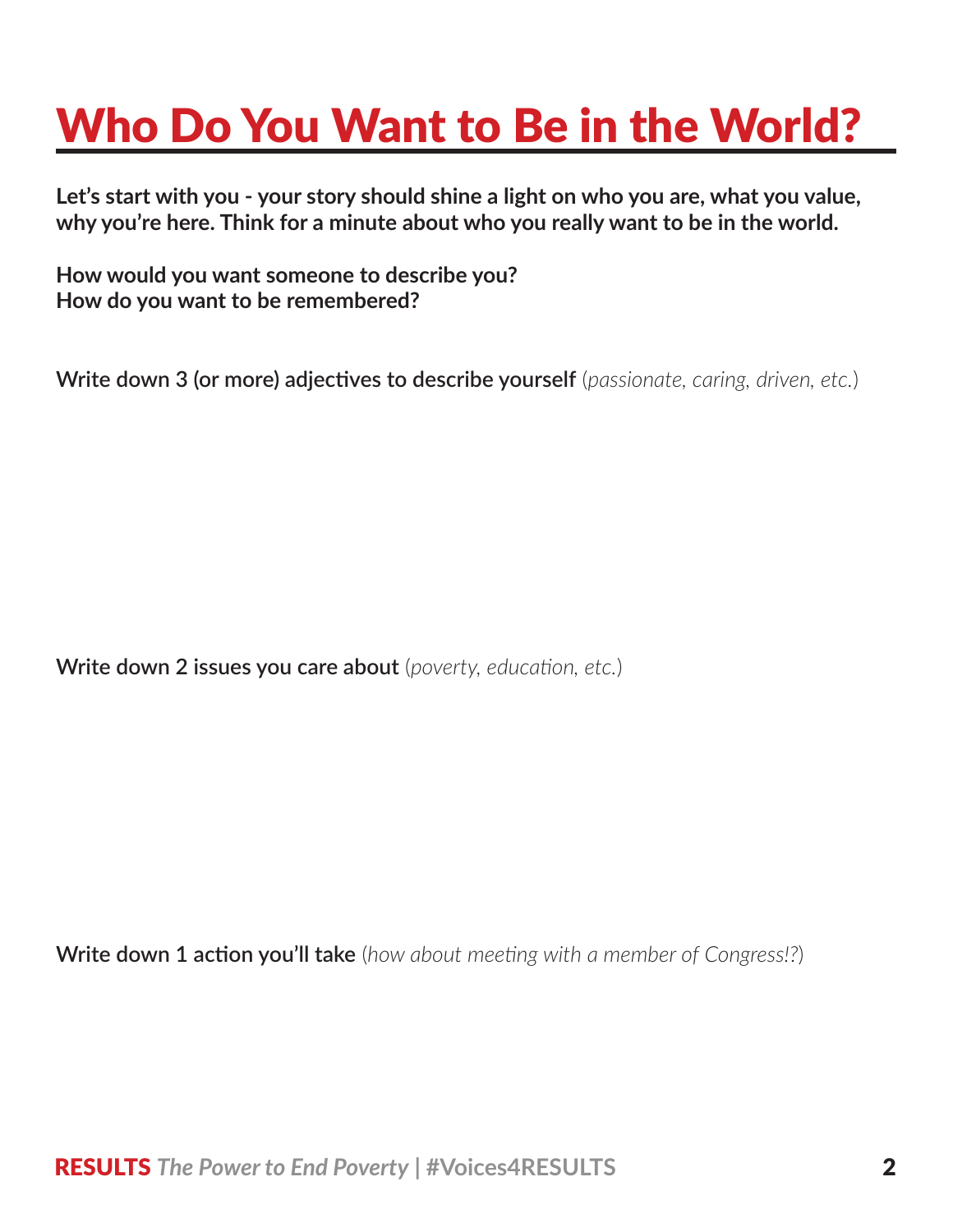## Hello My Name Is...

**Introductions are a great opportunity to tell your story. Before we get to crafting your story, how do you currently introduce yourself?** 

Picture yourself in the office of a member of Congress, speaking to new potential volunteer/ally, or the first sentence of a letter to the media, write it down.

**Turn to a partner and try it out!**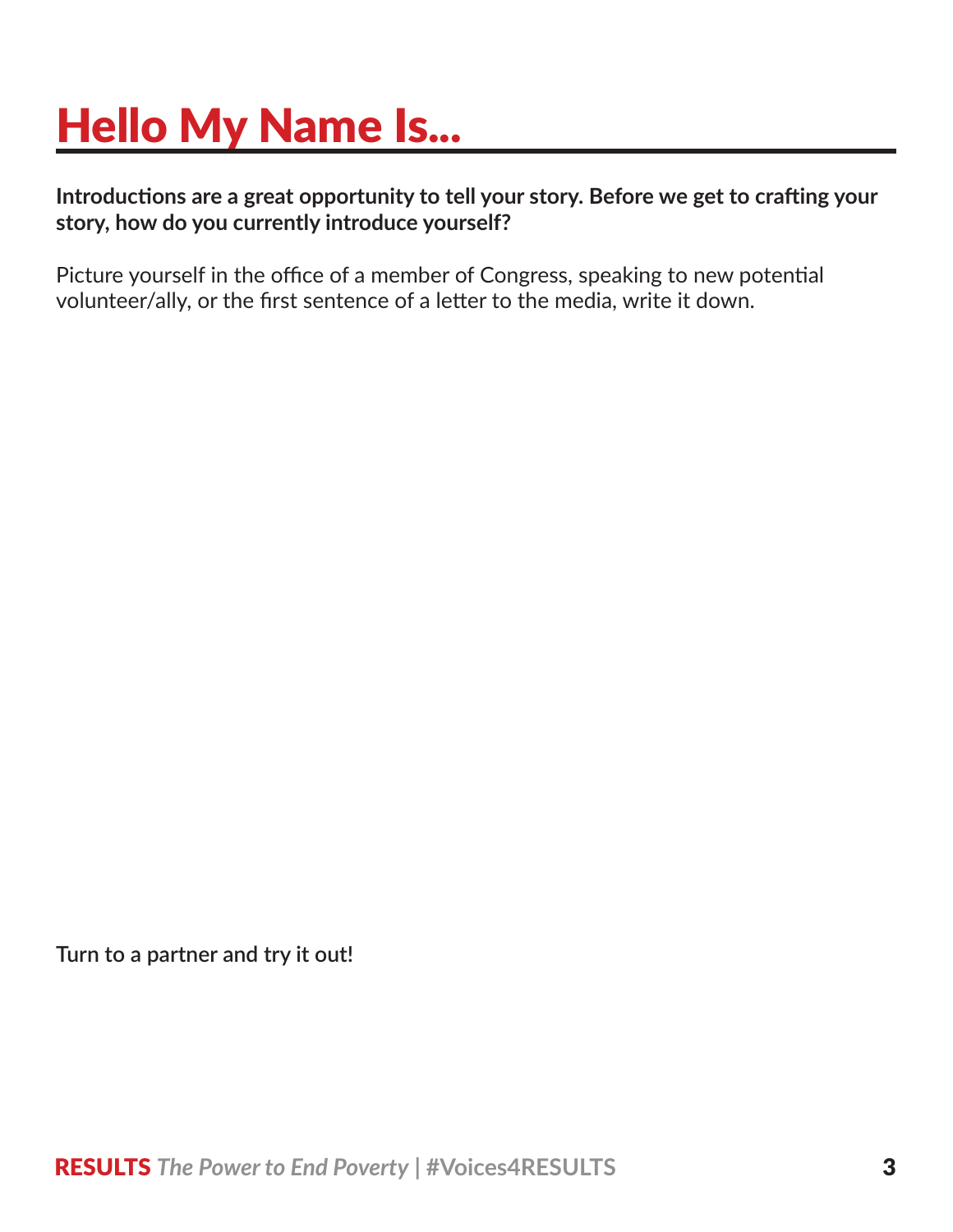## Public Narrative: Where to start?

**A public narrative translates values into stories to motivate action, build relationships, and maintain commitments.** 

# VALUES ---> EMOTION ---> ACTION

So where to start? Which story do you tell? What are the elements of a good story?

Examples:

- Why you care about the issue
- Why you joined RESULTS
- Why someone you know joined you and took action
- Why an existing group took action

Here are some questions to prompt you into thinking about how to structure your story:

#### Challenge:

What challenge did you face? Why was it a challenge?

#### Choice:

What choice did you make? Why did you make that choice? Where did you get the courage? Which of your values brought you to action?

#### Outcome:

What happened and how did it feel? What can it teach us? What can *WE* do now?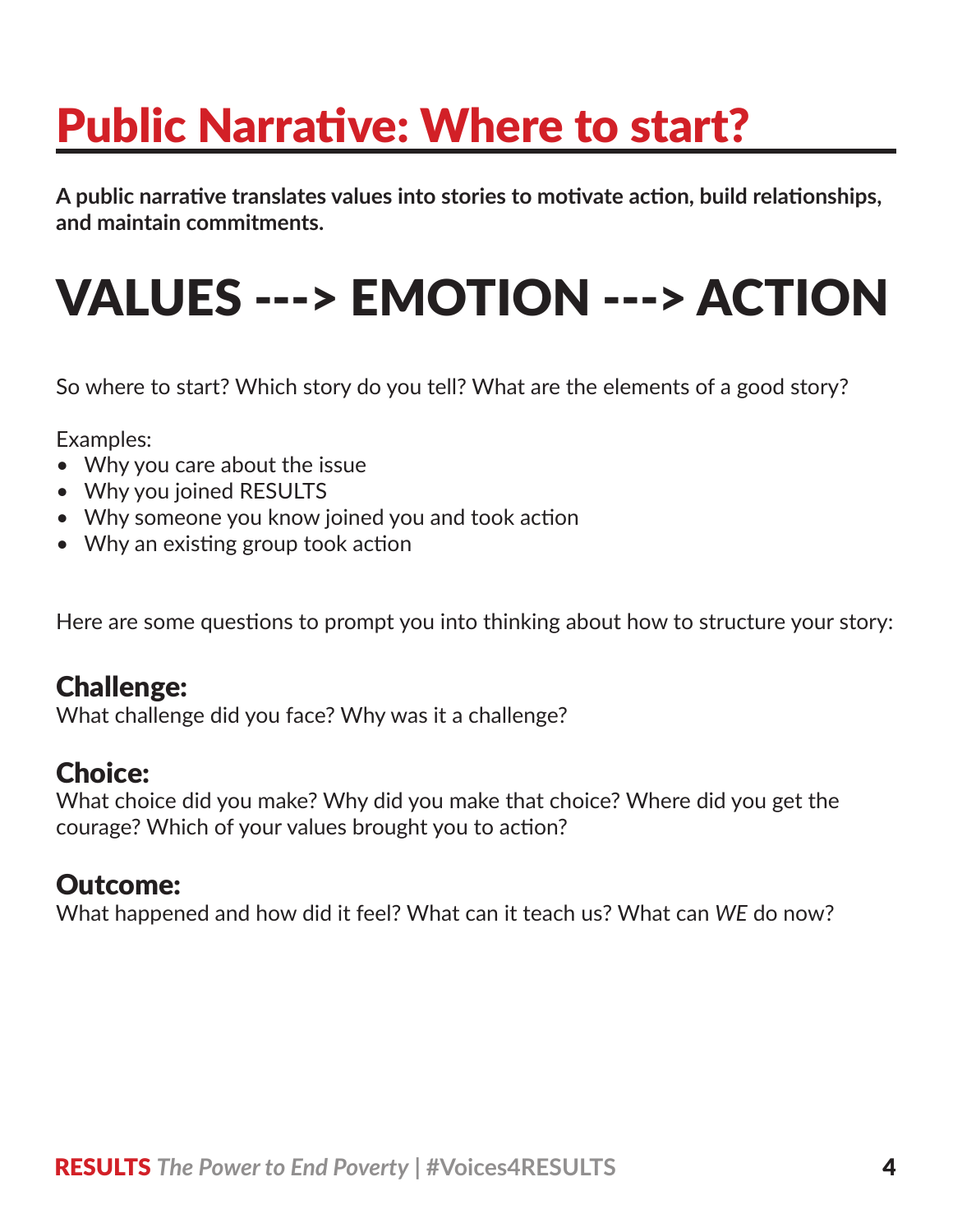## **Drafting Your Story**

Quickly jot down a story you want to tell - this doesn't have to be complete - just a rough draft or outline: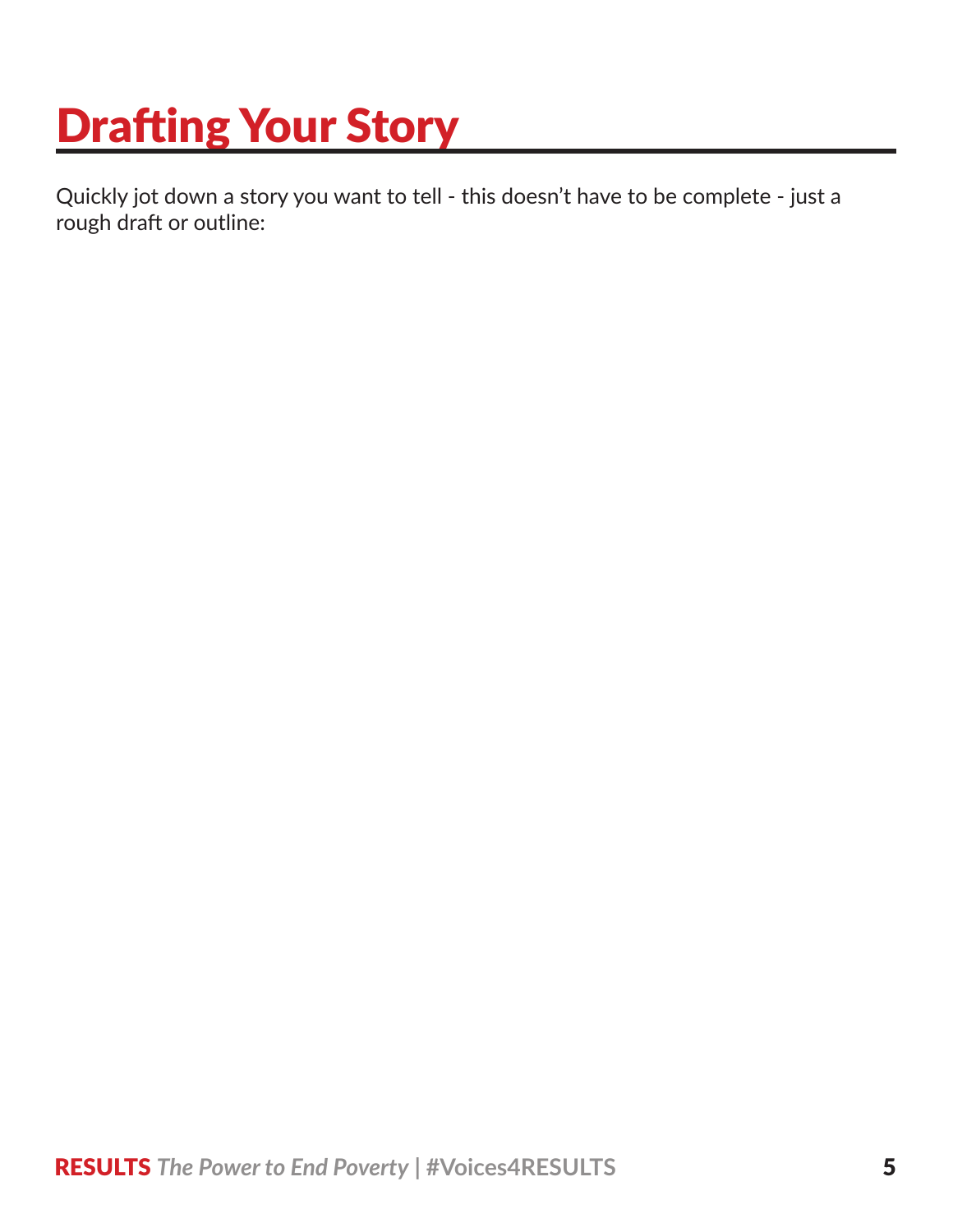### Story of Self, Us, and NOW



**Now organize your story into the components of Self, Us, and Now:** 

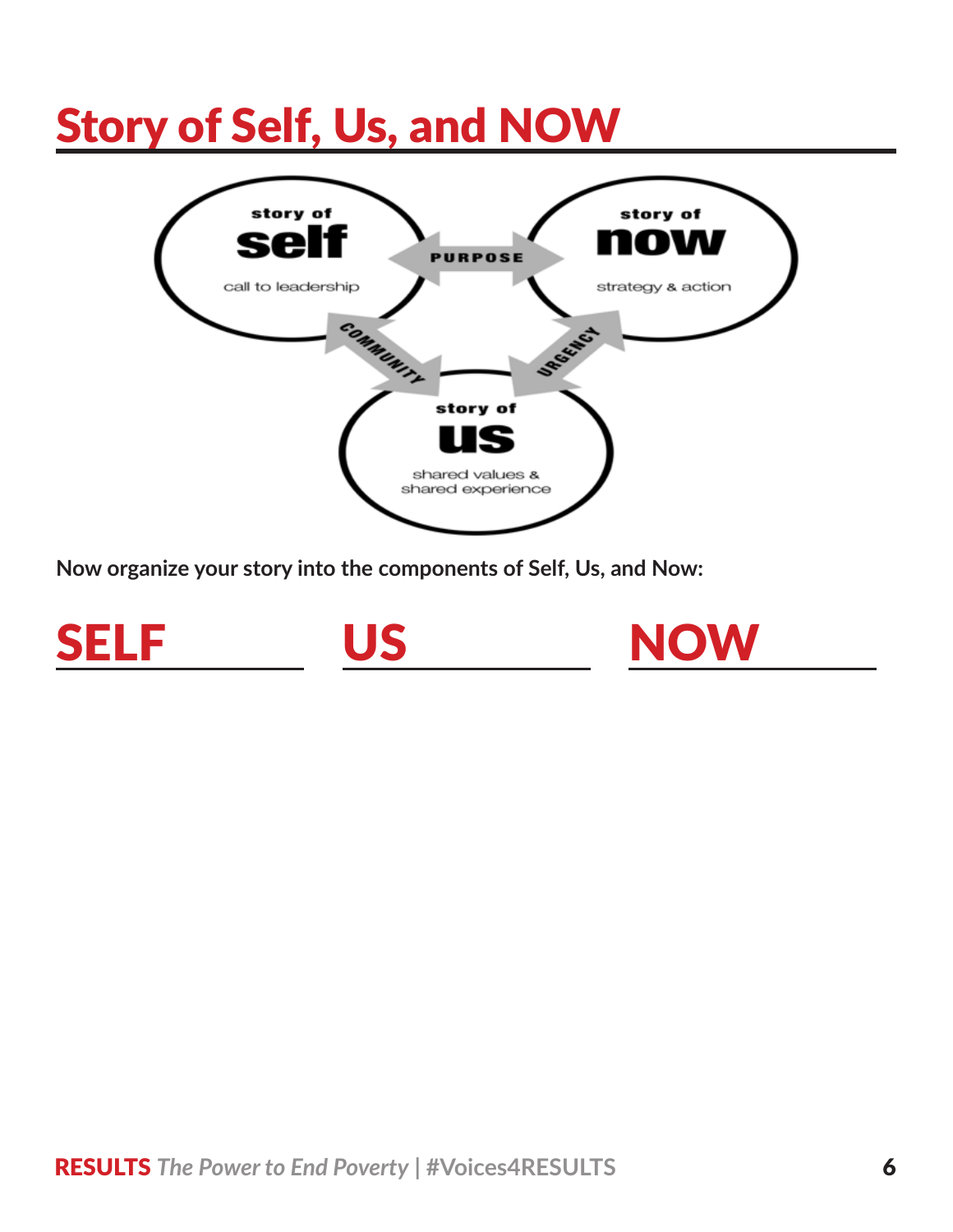## Crafting Your Public Narrative

**Now try putting it all together. Remember to add "color and texture," try to create a picture in the minds of others. Keep building on it and then practice, practice, practice!**